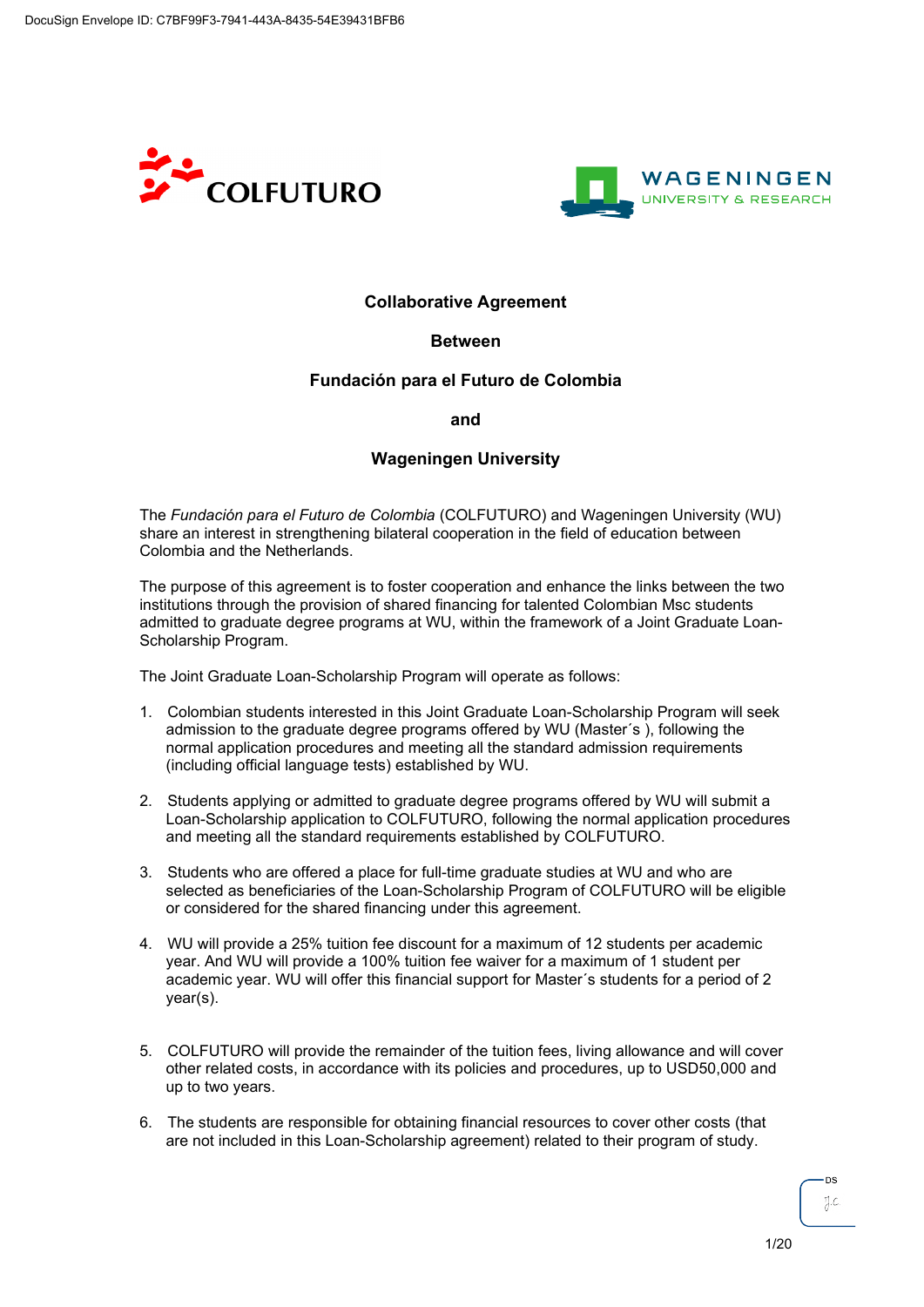- 7. Each institution will designate a coordinator to implement and monitor this Joint Graduate Loan-Scholarship Program. In particular, the designated coordinators will be responsible for ensuring that:
	- a. WU and COLFUTURO provide prospective Colombian scholars with information on their programs of interest and guidance on how to apply to WU.
	- b. WU provides COLFUTURO with all the relevant promotional materials and brochures on the different graduate degree programs offered by WU to encourage interest among prospective Colombian students.
	- c. WU provides all Colombian students admitted to their graduate degree programs information on the Loan-Scholarship Program of COLFUTURO and encourages these students to contact and to apply to COLFUTURO.
	- d. COLFUTURO informs WU of successful candidates by sending the list of Colombian students admitted to WU and selected as beneficiaries of the Loan-Scholarship Program of COLFUTURO.
	- e. WU will select from the list mentioned in Numeral 8 item d, the students who will be granted the University scholarship mentioned in Numeral 4, based on the following criteria (in order of priority):
		- Admission to the Master programme at WU

• Socio-economic strata of the students and/or his/her parents, giving preference to students of strata 1 (Bajo-bajo), 2 (Bajo) and 3 (Medio-bajo) consecutively

- Any other selection criteria as determined by WU in advance
- f. COLFUTURO provides WU with institutional information on COLFUTURO and pertinent details on its Loan-Scholarship Program and the payment scheme (see Annex I). The designated coordinator WU ensures that relevant authorities of WU (i.e., bursars and student account offices) in charge of student accounts accept the terms of COLFUTURO´s Loan-Scholarship Program.
- g. Both institutions make the necessary financial arrangements for confirmed scholars.
- h. Both institutions have the obligation to inform the other party of any change in the designated coordinator or signatory in charge of this agreement.
- i. European Nationals or European Residents will not be eligible for this Joint Graduate Loan-Scholarship Program.
- 8. The designated coordinators are:

# For WU: For COLFUTURO:

|               | Name of Msc Coordinator: Vera Hentzen-Gouw | Johanna Torres               |
|---------------|--------------------------------------------|------------------------------|
| Position:     | Scholarship Officer                        | Academic Advising Director   |
| e-mail:       | vera.gouw@wur.nl                           | johanna.torres@colfuturo.org |
| Phone number: |                                            | (57)1 3405394 Ext. 124       |

- 9. Both institutions will promote the agreement to prospective Colombian graduate students.
- 10. COLFUTURO and WU acknowledge that personal data transferred, gathered, created, maintained, stored, processed and/or used under this agreement are subject to the privacy and access laws of the jurisdiction that governs the party that has custody and/ or control of that personal data.
- 11. WU and COLFUTURO will comply with the European General Data Protection Regulation 2016/679 (hereinafter the "GDPR") of 27 April 2016 on the protection of natural persons with regard to the processing of personal data and on the free movement of such data and repealing Directive 95/46/EC and the Colombian Statutory Law 1581 of 2012 "By which general provisions are issued for the protection of personal data" respectively. The parties agree that they will act as controllers for their own processing of personal data in the context of the implementation of this agreement. Each party shall observe the applicable

·ns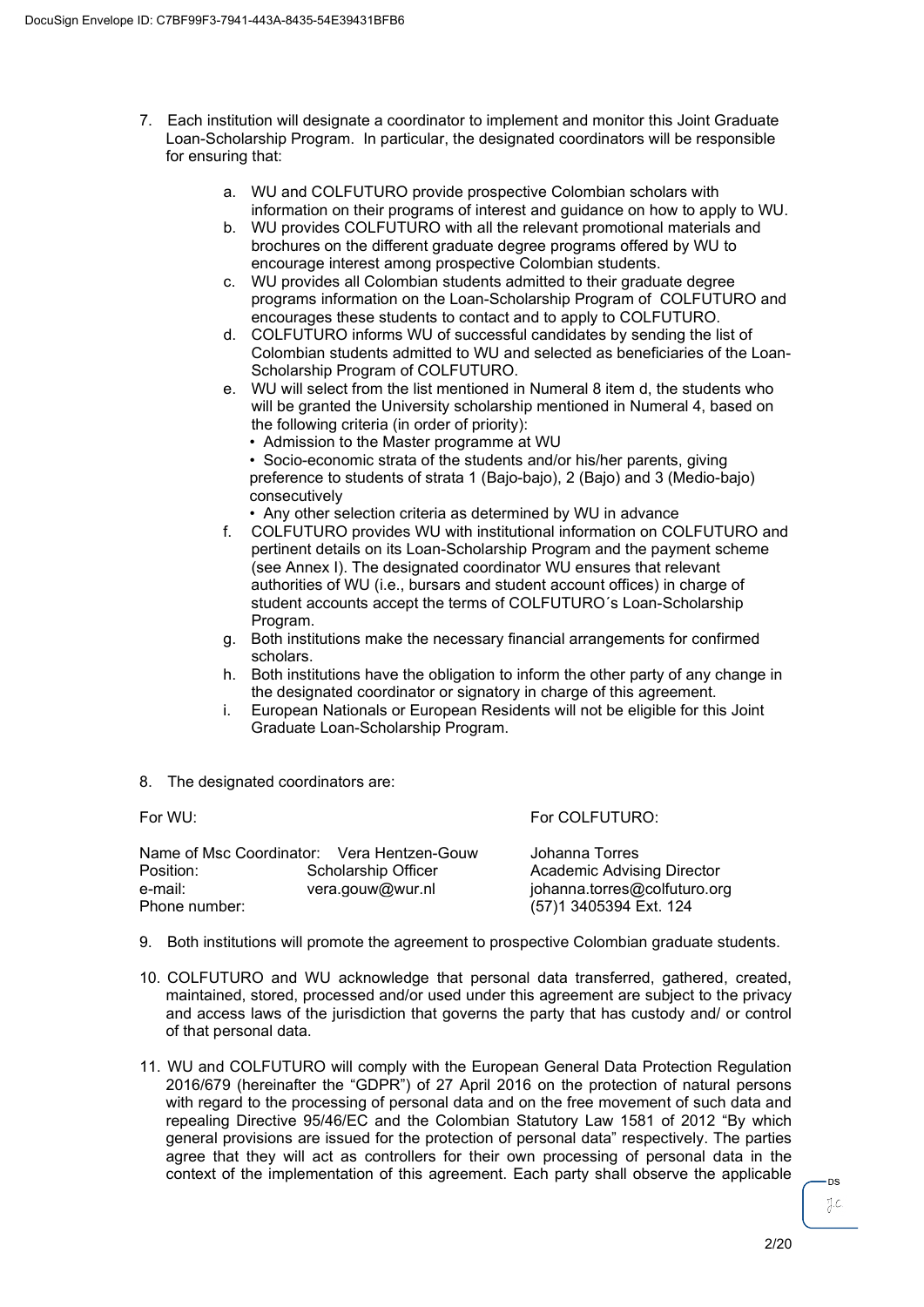law relating to the processing of personal data including, without limitation, the GDPR and Colombian Statutory Law 1581 of 2012 or any corresponding or equivalent European or national laws or regulations applicable at all times during the term of this agreement. The parties agree that there will be no transfer of personal data of European Nationals or European Residents between each other. In respect of transfer of personal data of Colombian Residents by WU to COLFUTURO, the parties agree that they will respectively comply with Annex 2 -Standard Contractual Clauses for the transfer of personal data to third countries and the subsequent appendixes, with regard to the transfer of personal data from WU as data exporter in the European Economic Area to COLFUTURO as data importer in a third country and with Colombian Statutory Law 1581 of 2012 "By which general provisions are issued for the protection of personal data, when COLFUTURO acts as data exporter to the European Union from Colombia.

This agreement shall remain in force for a period of five (5) years from the date of signature by the designated representatives of each party and may be reviewed or renegotiated at the request of either party. Either party may terminate the agreement by providing at least thirty days prior written notice to the other party. Such termination will not affect the students already selected for the shared financing under this agreement at the date of giving notice, unless otherwise agreed by the parties.

DocuSianed by: Termino Certa 36A639907FF24R1

Prof. dr Arthur P.J. Mol Rector Magnificus/Vice President Wageningen University Date: 30 May 2022

Date: 31-May-2022 | 19:36 SAPST

Jerónimo Castro Jaramillo Executive Director, COLFUTURO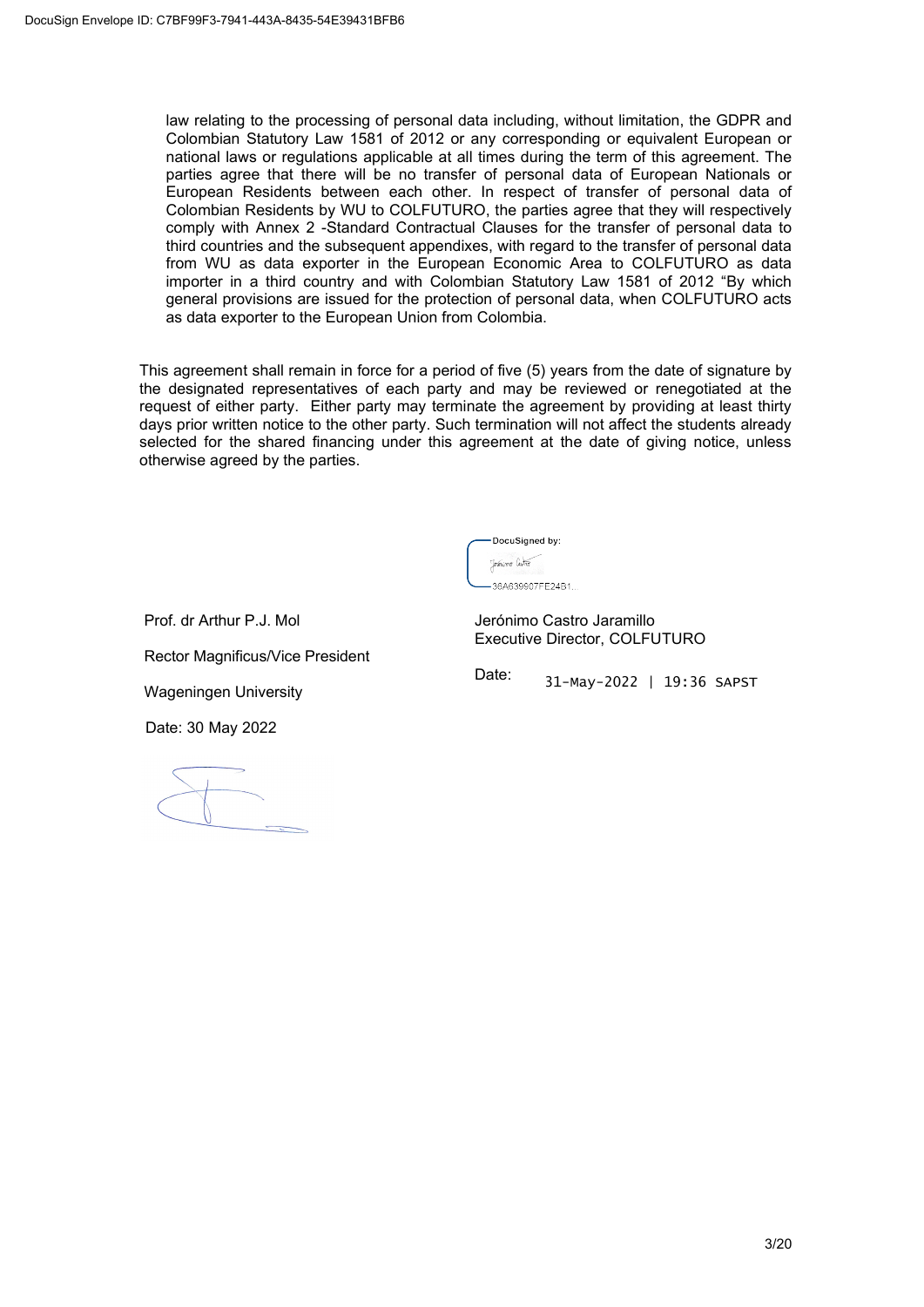# Annex 1 General Terms and Payment Scheme of COLFUTURO Loan-Scholarship Program

- 1. COLFUTURO's financing system consists of a Loan-Scholarship of up to USD50,000 for a maximum financing period of two years.
- 2. The applicants for the Loan-Scholarship determine the amount to be requested from COLFUTURO in accordance with COLFUTURO´s policies and procedures.
- 3. Successful applicants or beneficiaries of this program can use the Loan-Scholarship to cover the full or partial costs of their graduate studies abroad.
- 4. COLFUTURO´s Loan-Scholarship is granted in US Dollars. All payments to beneficiaries (i.e, settling allowance and living allowance) are done in US Dollars but COLFUTURO can pay tuition to universities in other currencies. However, COLFUTURO beneficiaries have the obligation to assume any discrepancy arising from foreign exchange fluctuations, between the US Dollar amount requested to COLFUTURO and the other currencies.
- 5. COLFUTURO´s selection process for the Loan-Scholarship Program is done yearly. Applicants can comply with documentary requirements when the on-line application becomes available in January and up to February 28th. Results are published by the mid of May. These dates may change each call.
- 6. COLFUTURO notifies partner universities immediately regarding the results of the selection process by sending them the list of COLFUTURO beneficiaries admitted to their graduate degree programs.
- 7. Once students are selected and notified as beneficiaries of COLFUTURO, the latter arranges a meeting with the student to explain in detail, the terms, and, conditions of the Loan-Scholarship. The student who accepts these terms and conditions, decides the allocation of this Loan-Scholarship considering the maximum amounts mentioned in item 1. The beneficiary can allocate approved financial support on the following cost items:
	- Airfare
	- Settling Allowance (one-time payment of up to USD2,000)
	- Tuition
	- Health insurance
	- Living allowance (Up to USD2,000 per month)
	- Textbooks and computer allowance (maximum USD2,000 per year)
	- Debtors' insurance

COLFUTURO provides each beneficiary with a sponsorship letter indicating the total amount of the loan-scholarship.

8. COLFUTURO clearly informs the beneficiaries, which of the above items are payable directly to them and to the universities or service providers.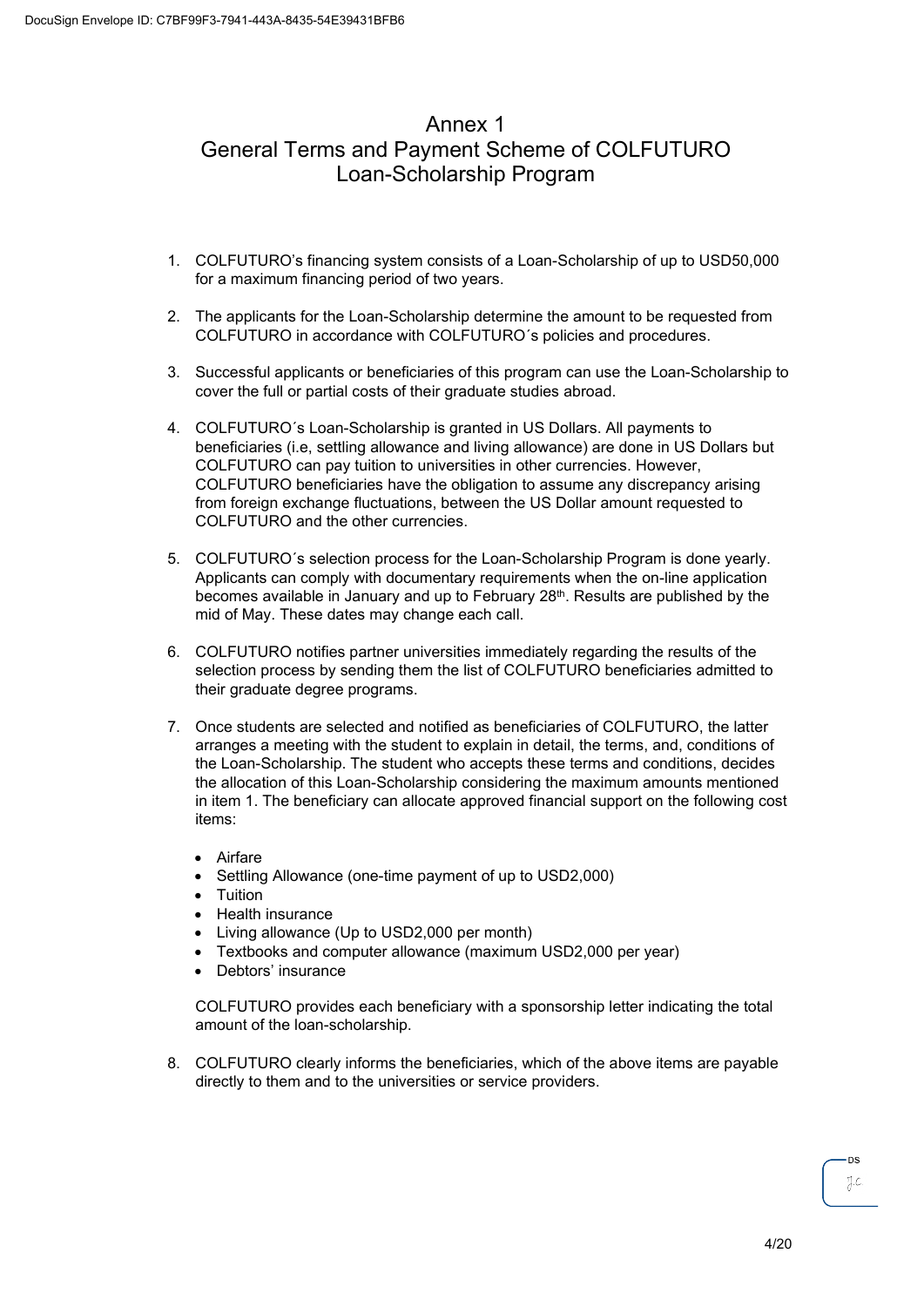9. COLFUTURO pays annual tuition and fees (and health insurance, when this is included as part of the University's fees) directly to the universities in two installments:

For those beneficiaries who begin their programs during the second semester of the year:

- First payment: November 15th, Student must submit the corresponding invoice to COLFUTURO not later than October 31st
- Second payment: March 15th, Student must submit the corresponding invoice to COLFUTURO not later than February 28th

For those beneficiaries entering during the first semester of the year, the payment scheme is vice-versa, first payment in March and second payment in November.

- 10. The students are responsible for obtaining financial resources to cover other costs (that are not included in this Loan-Scholarship agreement) related to their program of study.
- 11. The students have financial responsibility towards the University; COLFUTURO will pay on their behalf. After the final payment is made by COLFUTURO, any outstanding balance, including those resulting from exchange rate fluctuations, must be covered by the student.
- 12. The loan turns into a partial scholarship when the student returns to Colombia and resides in the country for a pre-established period. To qualify for the scholarship, the student must comply with all the requirements previously agreed with COLFUTURO. The scholarship is granted as follows: 20% for MBA programs and masters in the fields of administration and law, and 40% for masters in all other areas and all doctoral programs. Two additional 20% bonuses can be given as follows:
	- a. Beneficiaries who work full time in the public sector or as academic or researcher will receive 10% during the first year, 5% for the second year and 5% for the third year, to get up to 20%.
	- b. Beneficiaries who work in a city different from Bogotá or its metropolitan area will receive 10% during the first year, 5% for the second year and 5% for the third year, to get up to 20%.

The loan component must be paid by the beneficiary on a monthly basis, upon his or her return to Colombia, according to the established amortization period, which cannot exceed a 5-year term.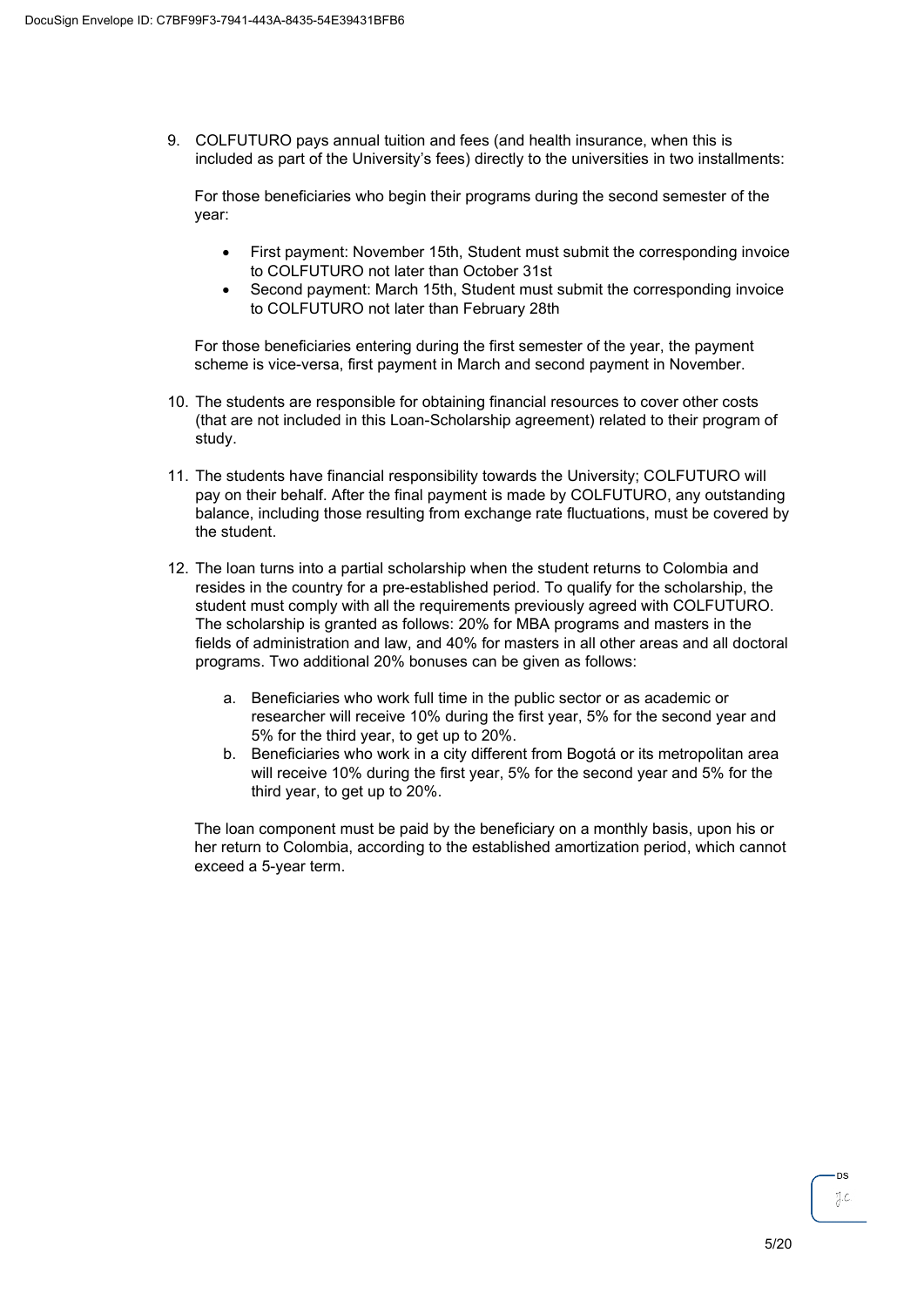# Annex 2

# **STANDARD CONTRACTUAL CLAUSES**

# **SECTION I**

# *Clause 1*

#### *Purpose and scope*

- (a) The purpose of these standard contractual clauses is to ensure compliance with the requirements of Regulation (EU) 2016/679 of the European Parliament and of the Council of 27 April 2016 on the protection of natural persons with regard to the processing of personal data and on the free movement of such data (General Data Protection Regulation)<sup>[1](#page-5-0)</sup> for the transfer of personal data to a third country.
- (b) The Parties:
	- (i) the natural or legal person(s), public authority/ies, agency/ies or other body/ies (hereinafter "entity/ies") transferring the personal data, as listed in Appendix I.A. (hereinafter each "data exporter"), and
	- (ii) the entity/ies in a third country receiving the personal data from the data exporter, directly or indirectly via another entity also Party to these Clauses, as listed in Appendix I.A. (hereinafter each "data importer")

have agreed to these standard contractual clauses (hereinafter: "Clauses").

- (c) These Clauses apply with respect to the transfer of personal data as specified in Appendix I.B.
- (d) The Appendix to these Clauses containing the Annexes referred to therein forms an integral part of these Clauses.

# *Clause 2*

#### *Effect and invariability of the Clauses*

- (a) These Clauses set out appropriate safeguards, including enforceable data subject rights and effective legal remedies, pursuant to Article  $46(1)$  and Article  $46(2)(c)$  of Regulation (EU) 2016/679 and, with respect to data transfers from controllers to processors and/or processors to processors, standard contractual clauses pursuant to Article 28(7) of Regulation (EU) 2016/679, provided they are not modified, except to select the appropriate Module(s) or to add or update information in the Appendix. This does not prevent the Parties from including the standard contractual clauses laid down in these Clauses in a wider contract and/or to add other clauses or additional safeguards, provided that they do not contradict, directly or indirectly, these Clauses or prejudice the fundamental rights or freedoms of data subjects.
- (b) These Clauses are without prejudice to obligations to which the data exporter is subject by virtue of Regulation (EU) 2016/679.

<span id="page-5-0"></span><sup>1</sup> Where the data exporter is a processor subject to Regulation (EU) 2016/679 acting on behalf of a Union institution or body as controller, reliance on these Clauses when engaging another processor (sub-processing) not subject to Regulation (EU) 2016/679 also ensures compliance with Article 29(4) of Regulation (EU) 2018/1725 of the European Parliament and of the Council of 23 October 2018 on the protection of natural persons with regard to the processing of personal data by the Union institutions, bodies, offices and agencies and on the free movement of such data, and repealing Regulation (EC) No 45/2001 and Decision No 1247/2002/EC (OJ L 295 of 21.11.2018, p. 39), to the extent these Clauses and the data protection obligations as set out in the contract or other legal act between the controller and the processor pursuant to Article 29(3) of Regulation (EU) 2018/1725 are aligned. This will in particular be the case where the controller and processor rely on the standard contractual clauses included in Decision 2021/915.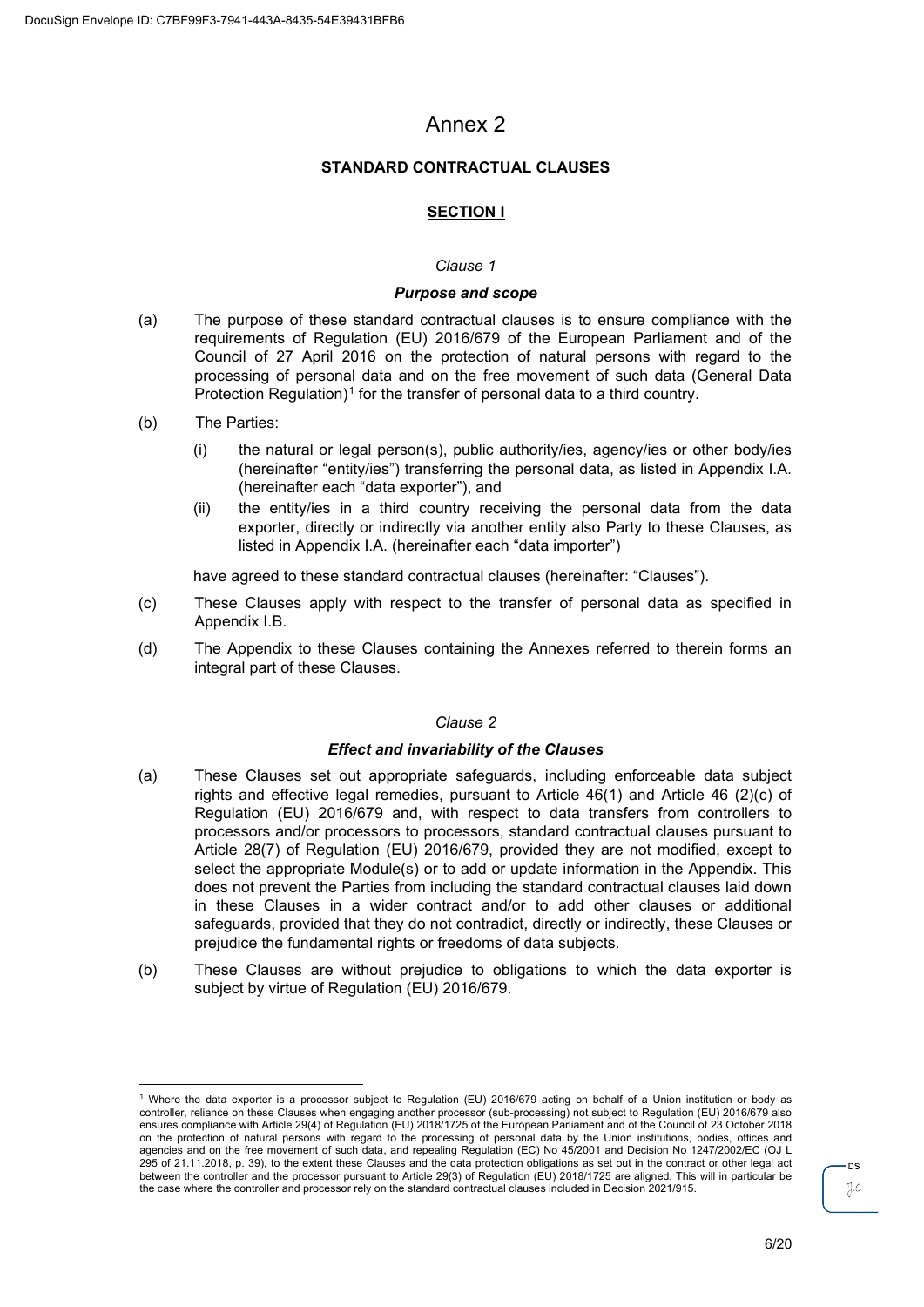#### *Clause 3*

# *Third-party beneficiaries*

- (a) Data subjects may invoke and enforce these Clauses, as third-party beneficiaries, against the data exporter and/or data importer, with the following exceptions:
	- (i) Clause 1, Clause 2, Clause 3, Clause 6, Clause 7;
	- (ii) Clause  $8 -$  Clause  $8.5$  (e) and Clause  $8.9(b)$ ;
	- $(iii)$  Clause 12 Clause 12(a) and  $(d)$ :
	- (iv) Clause 13;
	- (v) Clause 15.1(c), (d) and (e);
	- (vi) Clause 16(e);
	- (vii) Clause  $18 -$  Clause  $18(a)$  and  $(b)$ ;
- (b) Paragraph (a) is without prejudice to rights of data subjects under Regulation (EU) 2016/679.

#### *Clause 4*

#### *Interpretation*

- (a) Where these Clauses use terms that are defined in Regulation (EU) 2016/679, those terms shall have the same meaning as in that Regulation.
- (b) These Clauses shall be read and interpreted in the light of the provisions of Regulation (EU) 2016/679.
- (c) These Clauses shall not be interpreted in a way that conflicts with rights and obligations provided for in Regulation (EU) 2016/679.

#### *Clause 5*

#### *Hierarchy*

In the event of a contradiction between these Clauses and the provisions of related agreements between the Parties, existing at the time these Clauses are agreed or entered into thereafter, these Clauses shall prevail.

# *Clause 6*

#### *Description of the transfer(s)*

The details of the transfer(s), and in particular the categories of personal data that are transferred and the purpose(s) for which they are transferred, are specified in Appendix I.B.

# *Clause 7 - Optional*

#### *Docking clause*

- (a) An entity that is not a Party to these Clauses may, with the agreement of the Parties, accede to these Clauses at any time, either as a data exporter or as a data importer, by completing the Appendix and signing Appendix I.A.
- (b) Once it has completed the Appendix and signed Appendix I.A, the acceding entity shall become a Party to these Clauses and have the rights and obligations of a data exporter or data importer in accordance with its designation in Appendix I.A.
- (c) The acceding entity shall have no rights or obligations arising under these Clauses from the period prior to becoming a Party.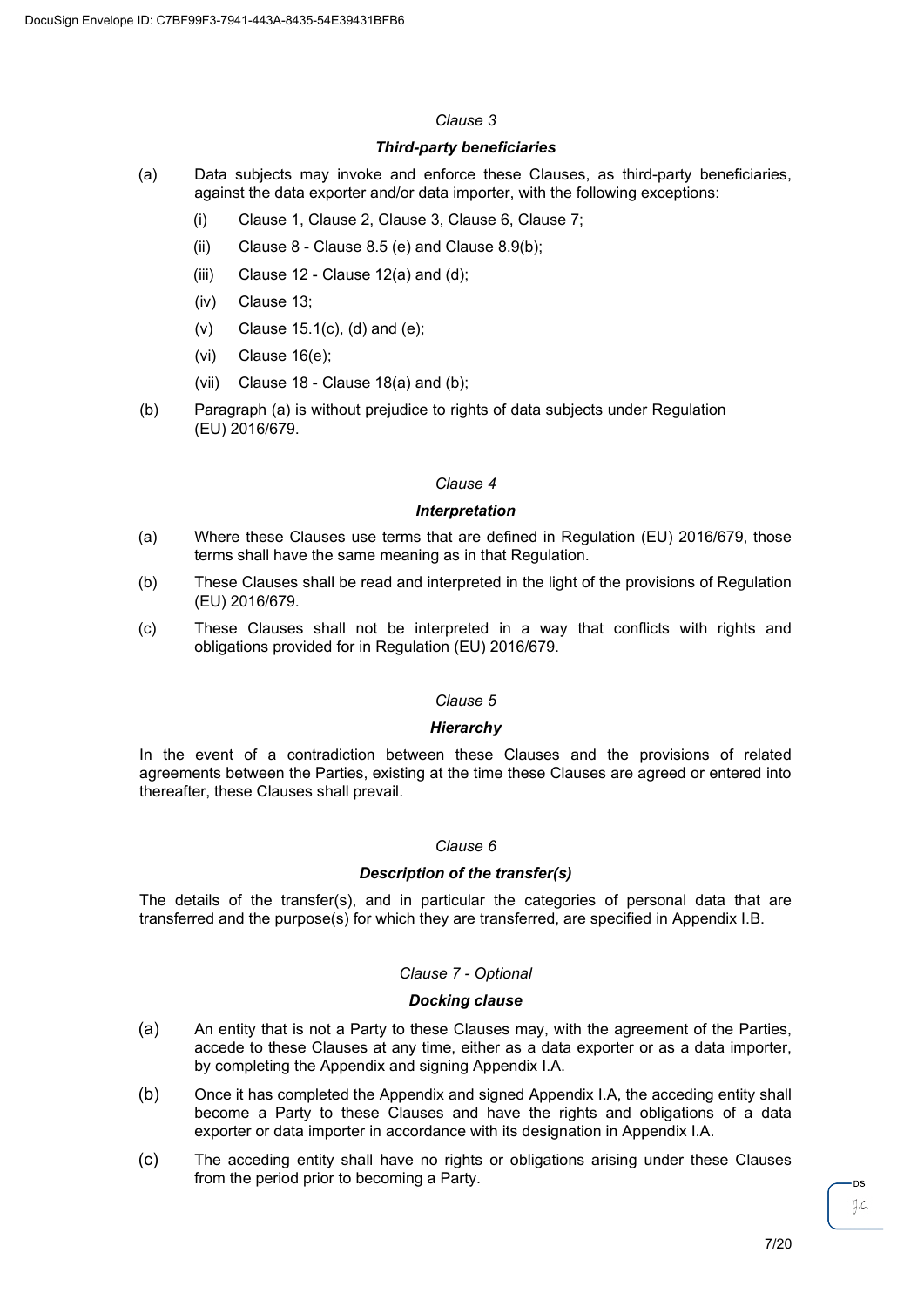#### **SECTION II – OBLIGATIONS OF THE PARTIES**

#### *Clause 8*

#### *Data protection safeguards*

The data exporter warrants that it has used reasonable efforts to determine that the data importer is able, through the implementation of appropriate technical and organisational measures, to satisfy its obligations under these Clauses.

#### **8.1 Purpose limitation**

The data importer shall process the personal data only for the specific purpose(s) of the transfer, as set out in Appendix I.B. It may only process the personal data for another purpose:

- (i) where it has obtained the data subject's prior consent;
- (ii) where necessary for the establishment, exercise or defence of legal claims in the context of specific administrative, regulatory or judicial proceedings; or
- (iii) where necessary in order to protect the vital interests of the data subject or of another natural person.

#### **8.2 Transparency**

- (a) In order to enable data subjects to effectively exercise their rights pursuant to Clause 10, the data importer shall inform them, either directly or through the data exporter:
	- (i) of its identity and contact details;
	- (ii) of the categories of personal data processed;
	- (iii) of the right to obtain a copy of these Clauses;
	- (iv) where it intends to onward transfer the personal data to any third party/ies, of the recipient or categories of recipients (as appropriate with a view to providing meaningful information), the purpose of such onward transfer and the ground therefore pursuant to Clause 8.7.
- (b) Paragraph (a) shall not apply where the data subject already has the information, including when such information has already been provided by the data exporter, or providing the information proves impossible or would involve a disproportionate effort for the data importer. In the latter case, the data importer shall, to the extent possible, make the information publicly available.
- (c) On request, the Parties shall make a copy of these Clauses, including the Appendix as completed by them, available to the data subject free of charge. To the extent necessary to protect business secrets or other confidential information, including personal data, the Parties may redact part of the text of the Appendix prior to sharing a copy, but shall provide a meaningful summary where the data subject would otherwise not be able to understand its content or exercise his/her rights. On request, the Parties shall provide the data subject with the reasons for the redactions, to the extent possible without revealing the redacted information.
- (d) Paragraphs (a) to (c) are without prejudice to the obligations of the data exporter under Articles 13 and 14 of Regulation (EU) 2016/679.

#### **8.3 Accuracy and data minimisation**

(a) Each Party shall ensure that the personal data is accurate and, where necessary, kept up to date. The data importer shall take every reasonable step to ensure that personal

**DS**  $7.c.$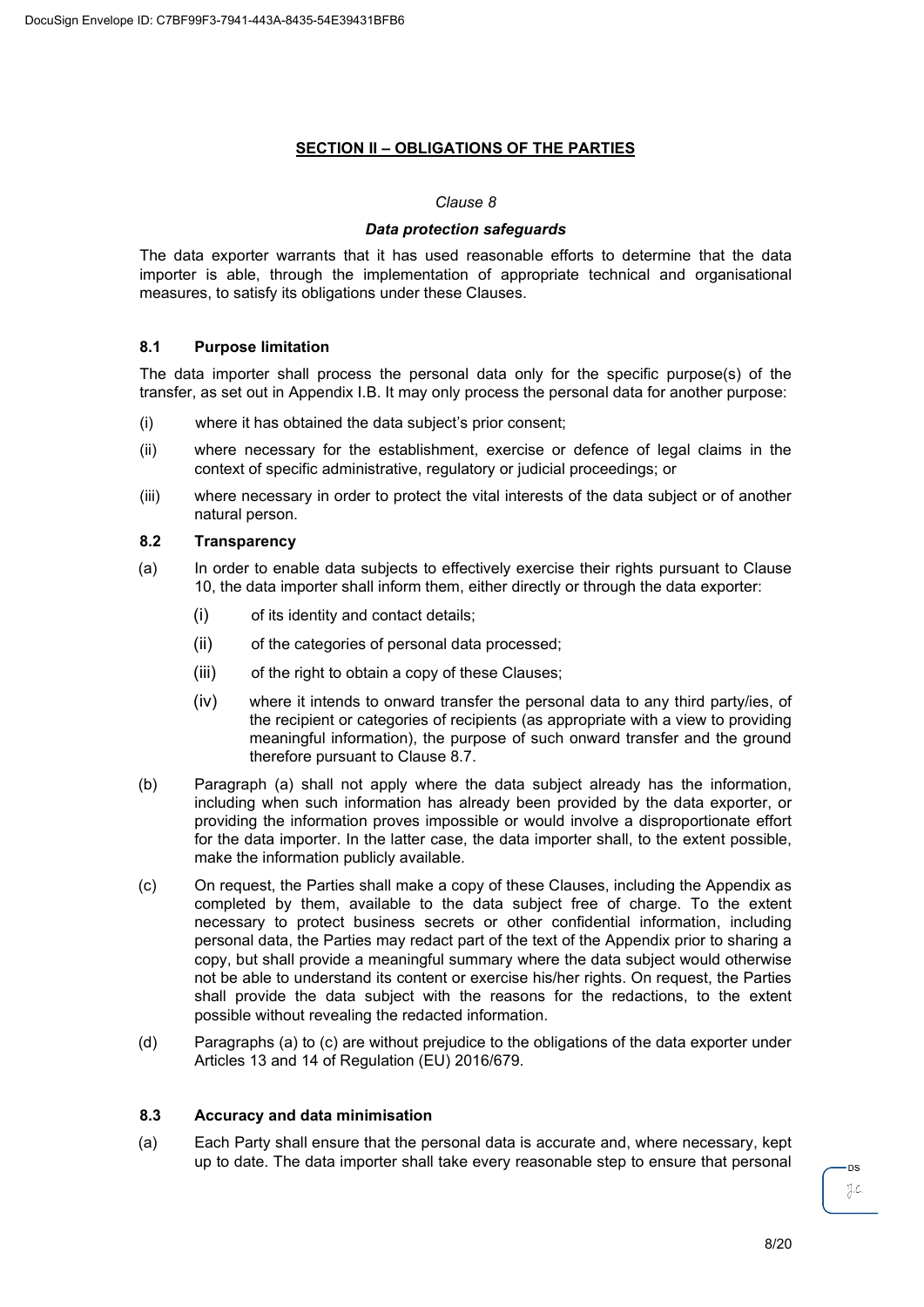data that is inaccurate, having regard to the purpose(s) of processing, is erased or rectified without delay.

- (b) If one of the Parties becomes aware that the personal data it has transferred or received is inaccurate, or has become outdated, it shall inform the other Party without undue delay.
- (c) The data importer shall ensure that the personal data is adequate, relevant and limited to what is necessary in relation to the purpose(s) of processing.

## **8.4 Storage limitation**

The data importer shall retain the personal data for no longer than necessary for the purpose(s) for which it is processed. It shall put in place appropriate technical or organisational measures to ensure compliance with this obligation, including erasure or anonymisation<sup>[2](#page-8-0)</sup> of the data and all back-ups at the end of the retention period.

## **8.5 Security of processing**

- (a) The data importer and, during transmission, also the data exporter shall implement appropriate technical and organisational measures to ensure the security of the personal data, including protection against a breach of security leading to accidental or unlawful destruction, loss, alteration, unauthorised disclosure or access (hereinafter "personal data breach"). In assessing the appropriate level of security, they shall take due account of the state of the art, the costs of implementation, the nature, scope, context and purpose(s) of processing and the risks involved in the processing for the data subject. The Parties shall in particular consider having recourse to encryption or pseudonymisation, including during transmission, where the purpose of processing can be fulfilled in that manner.
- (b) The Parties have agreed on the technical and organisational measures set out in Appendix II. The data importer shall carry out regular checks to ensure that these measures continue to provide an appropriate level of security.
- (c) The data importer shall ensure that persons authorised to process the personal data have committed themselves to confidentiality or are under an appropriate statutory obligation of confidentiality.
- (d) In the event of a personal data breach concerning personal data processed by the data importer under these Clauses, the data importer shall take appropriate measures to address the personal data breach, including measures to mitigate its possible adverse effects.
- (e) In case of a personal data breach that is likely to result in a risk to the rights and freedoms of natural persons, the data importer shall without undue delay notify both the data exporter and the competent supervisory authority pursuant to Clause 13. Such notification shall contain i) a description of the nature of the breach (including, where possible, categories and approximate number of data subjects and personal data records concerned), ii) its likely consequences, iii) the measures taken or proposed to address the breach, and iv) the details of a contact point from whom more information can be obtained. To the extent it is not possible for the data importer to provide all the information at the same time, it may do so in phases without undue further delay.
- (f) In case of a personal data breach that is likely to result in a high risk to the rights and freedoms of natural persons, the data importer shall also notify without undue delay the data subjects concerned of the personal data breach and its nature, if necessary in cooperation with the data exporter, together with the information referred to in

<span id="page-8-0"></span> $2$  This requires rendering the data anonymous in such a way that the individual is no longer identifiable by anyone, in line with recital 26 of Regulation (EU) 2016/679, and that this process is irreversible.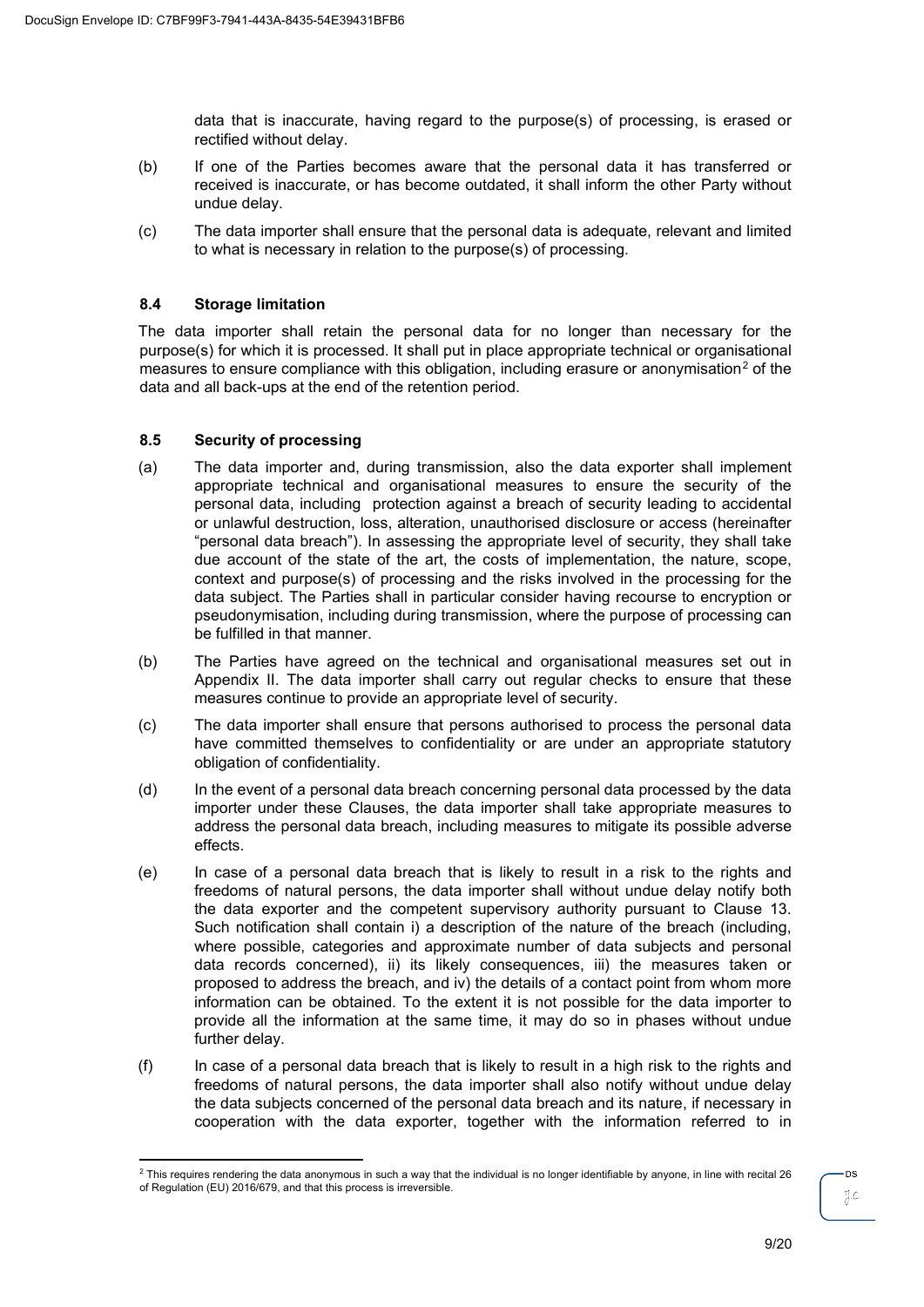paragraph (e), points ii) to iv), unless the data importer has implemented measures to significantly reduce the risk to the rights or freedoms of natural persons, or notification would involve disproportionate efforts. In the latter case, the data importer shall instead issue a public communication or take a similar measure to inform the public of the personal data breach.

(g) The data importer shall document all relevant facts relating to the personal data breach, including its effects and any remedial action taken, and keep a record thereof.

# **8.6 Sensitive data**

Where the transfer involves personal data revealing racial or ethnic origin, political opinions, religious or philosophical beliefs, or trade union membership, genetic data, or biometric data for the purpose of uniquely identifying a natural person, data concerning health or a person's sex life or sexual orientation, or data relating to criminal convictions or offences (hereinafter "sensitive data"), the data importer shall apply specific restrictions and/or additional safeguards adapted to the specific nature of the data and the risks involved. This may include restricting the personnel permitted to access the personal data, additional security measures (such as pseudonymisation) and/or additional restrictions with respect to further disclosure.

## **8.7 Onward transfers**

The data importer shall not disclose the personal data to a third party located outside the European Union<sup>[3](#page-9-0)</sup> (in the same country as the data importer or in another third country, hereinafter "onward transfer") unless the third party is or agrees to be bound by these Clauses, under the appropriate Module. Otherwise, an onward transfer by the data importer may only take place if:

- $(i)$  it is to a country benefitting from an adequacy decision pursuant to Article 45 of Regulation (EU) 2016/679 that covers the onward transfer;
- (ii) the third party otherwise ensures appropriate safeguards pursuant to Articles 46 or 47 of Regulation (EU) 2016/679 with respect to the processing in question;
- (iii) the third party enters into a binding instrument with the data importer ensuring the same level of data protection as under these Clauses, and the data importer provides a copy of these safeguards to the data exporter;
- (iv) it is necessary for the establishment, exercise or defence of legal claims in the context of specific administrative, regulatory or judicial proceedings;
- (v) it is necessary in order to protect the vital interests of the data subject or of another natural person; or
- (vi) where none of the other conditions apply, the data importer has obtained the explicit consent of the data subject for an onward transfer in a specific situation, after having informed him/her of its purpose(s), the identity of the recipient and the possible risks of such transfer to him/her due to the lack of appropriate data protection safeguards. In this case, the data importer shall inform the data exporter and, at the request of the latter, shall transmit to it a copy of the information provided to the data subject.

Any onward transfer is subject to compliance by the data importer with all the other safeguards under these Clauses, in particular purpose limitation.

<span id="page-9-0"></span><sup>3</sup> The Agreement on the European Economic Area (EEA Agreement) provides for the extension of the European Union's internal market to the three EEA States Iceland, Liechtenstein and Norway. The Union data protection legislation, including Regulation (EU) 2016/679, is covered by the EEA Agreement and has been incorporated into Annex XI thereto. Therefore, any disclosure by the data importer to a third party located in the EEA does not qualify as an onward transfer for the purpose of these Clauses.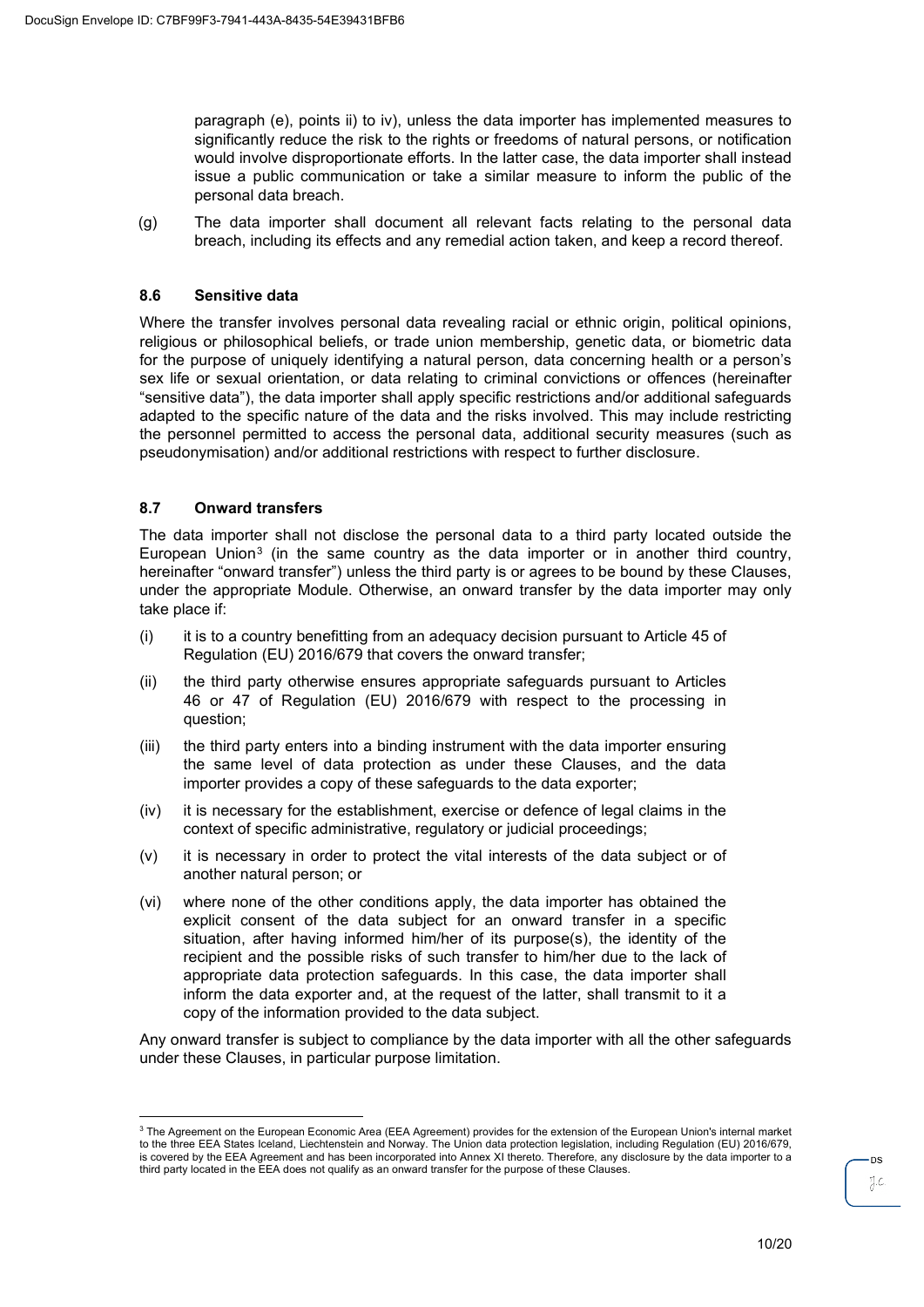# **8.8 Processing under the authority of the data importer**

The data importer shall ensure that any person acting under its authority, including a processor, processes the data only on its instructions.

# **8.9 Documentation and compliance**

- (a) Each Party shall be able to demonstrate compliance with its obligations under these Clauses. In particular, the data importer shall keep appropriate documentation of the processing activities carried out under its responsibility.
- (b) The data importer shall make such documentation available to the competent supervisory authority on request.

# *Clause 10*

## *Data subject rights*

- (a) The data importer, where relevant with the assistance of the data exporter, shall deal with any enquiries and requests it receives from a data subject relating to the processing of his/her personal data and the exercise of his/her rights under these Clauses without undue delay and at the latest within one month of the receipt of the enquiry or request.[4](#page-10-0) The data importer shall take appropriate measures to facilitate such enquiries, requests and the exercise of data subject rights. Any information provided to the data subject shall be in an intelligible and easily accessible form, using clear and plain language.
- (b) In particular, upon request by the data subject the data importer shall, free of charge :
	- (i) provide confirmation to the data subject as to whether personal data concerning him/her is being processed and, where this is the case, a copy of the data relating to him/her and the information in Appendix II; if personal data has been or will be onward transferred, provide information on recipients or categories of recipients (as appropriate with a view to providing meaningful information) to which the personal data has been or will be onward transferred, the purpose of such onward transfers and their ground pursuant to Clause 8.7; and provide information on the right to lodge a complaint with a supervisory authority in accordance with Clause 12(c)(i);
	- (ii) rectify inaccurate or incomplete data concerning the data subject;
	- (iii) erase personal data concerning the data subject if such data is being or has been processed in violation of any of these Clauses ensuring third-party beneficiary rights, or if the data subject withdraws the consent on which the processing is based.
- (c) Where the data importer processes the personal data for direct marketing purposes, it shall cease processing for such purposes if the data subject objects to it.
- (d) The data importer shall not make a decision based solely on the automated processing of the personal data transferred (hereinafter "automated decision"), which would produce legal effects concerning the data subject or similarly significantly affect him / her, unless with the explicit consent of the data subject or if authorised to do so under the laws of the country of destination, provided that such laws lays down suitable measures to safeguard the data subject's rights and legitimate interests. In this case, the data importer shall, where necessary in cooperation with the data exporter:

<span id="page-10-0"></span><sup>&</sup>lt;sup>4</sup> That period may be extended by a maximum of two more months, to the extent necessary taking into account the complexity and number of requests. The data importer shall duly and promptly inform the data subject of any such extension.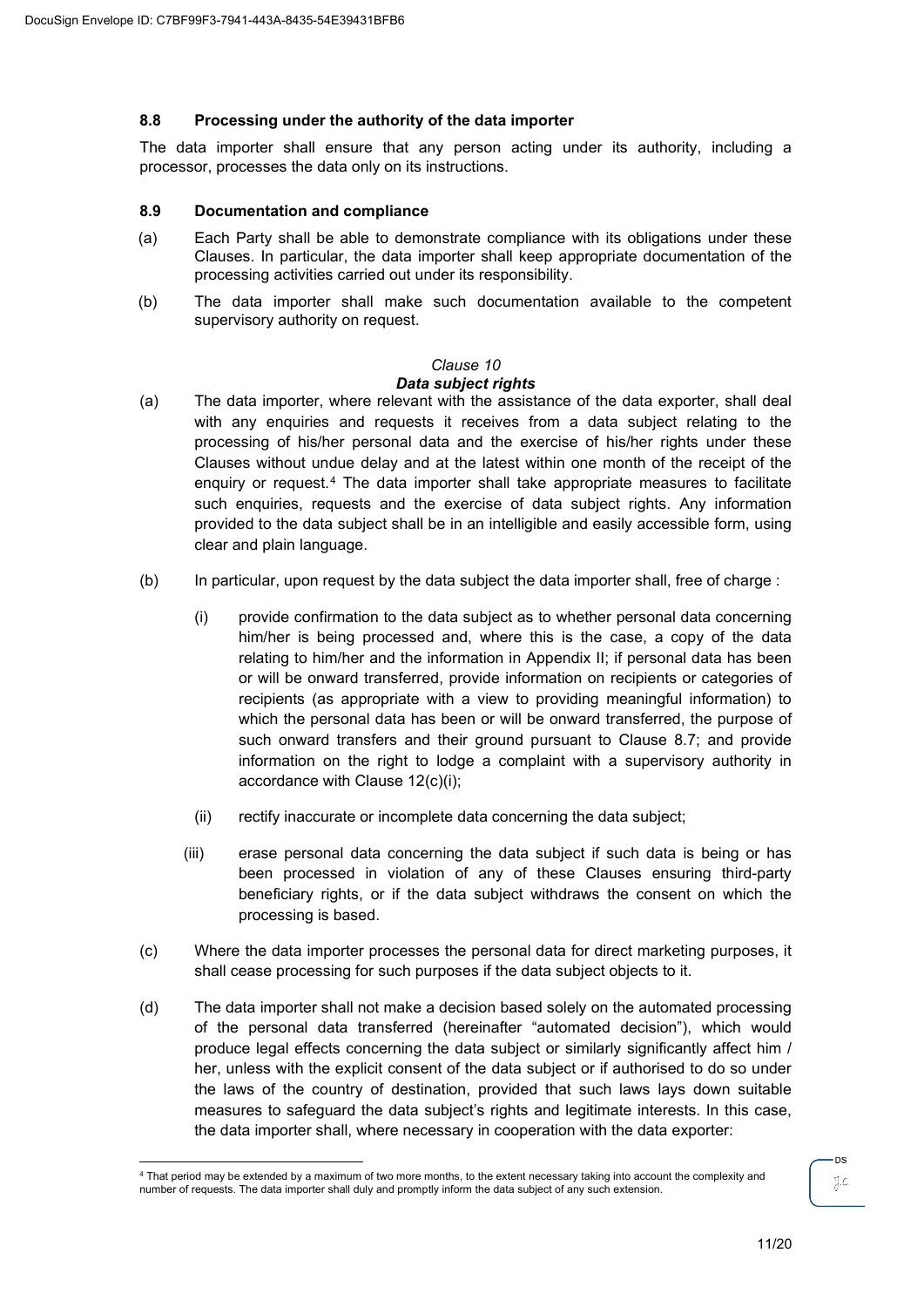- (i) inform the data subject about the envisaged automated decision, the envisaged consequences and the logic involved; and
- (ii) implement suitable safeguards, at least by enabling the data subject to contest the decision, express his/her point of view and obtain review by a human being.
- (e) Where requests from a data subject are excessive, in particular because of their repetitive character, the data importer may either charge a reasonable fee taking into account the administrative costs of granting the request or refuse to act on the request.
- (f) The data importer may refuse a data subject's request if such refusal is allowed under the laws of the country of destination and is necessary and proportionate in a democratic society to protect one of the objectives listed in Article 23(1) of Regulation (EU) 2016/679.
- (g) If the data importer intends to refuse a data subject's request, it shall inform the data subject of the reasons for the refusal and the possibility of lodging a complaint with the competent supervisory authority and/or seeking judicial redress.

#### *Clause 11 Redress*

- (a) The data importer shall inform data subjects in a transparent and easily accessible format, through individual notice or on its website, of a contact point authorised to handle complaints. It shall deal promptly with any complaints it receives from a data subject.
- (b) In case of a dispute between a data subject and one of the Parties as regards compliance with these Clauses, that Party shall use its best efforts to resolve the issue amicably in a timely fashion. The Parties shall keep each other informed about such disputes and, where appropriate, cooperate in resolving them.
- (c) Where the data subject invokes a third-party beneficiary right pursuant to Clause 3, the data importer shall accept the decision of the data subject to:
	- (i) lodge a complaint with the supervisory authority in the Member State of his/her habitual residence or place of work, or the competent supervisory authority pursuant to Clause 13;
	- (ii) refer the dispute to the competent courts within the meaning of Clause 18.
- (d) The Parties accept that the data subject may be represented by a not-for-profit body, organisation or association under the conditions set out in Article 80(1) of Regulation (EU) 2016/679.
- (e) The data importer shall abide by a decision that is binding under the applicable EU or Member State law.
- (f) The data importer agrees that the choice made by the data subject will not prejudice his/her substantive and procedural rights to seek remedies in accordance with applicable laws.

#### *Clause 12 Liability*

(a) Each Party shall be liable to the other Party/ies for any damages it causes the other Party/ies by any breach of these Clauses.

> **ns**  $7.c.$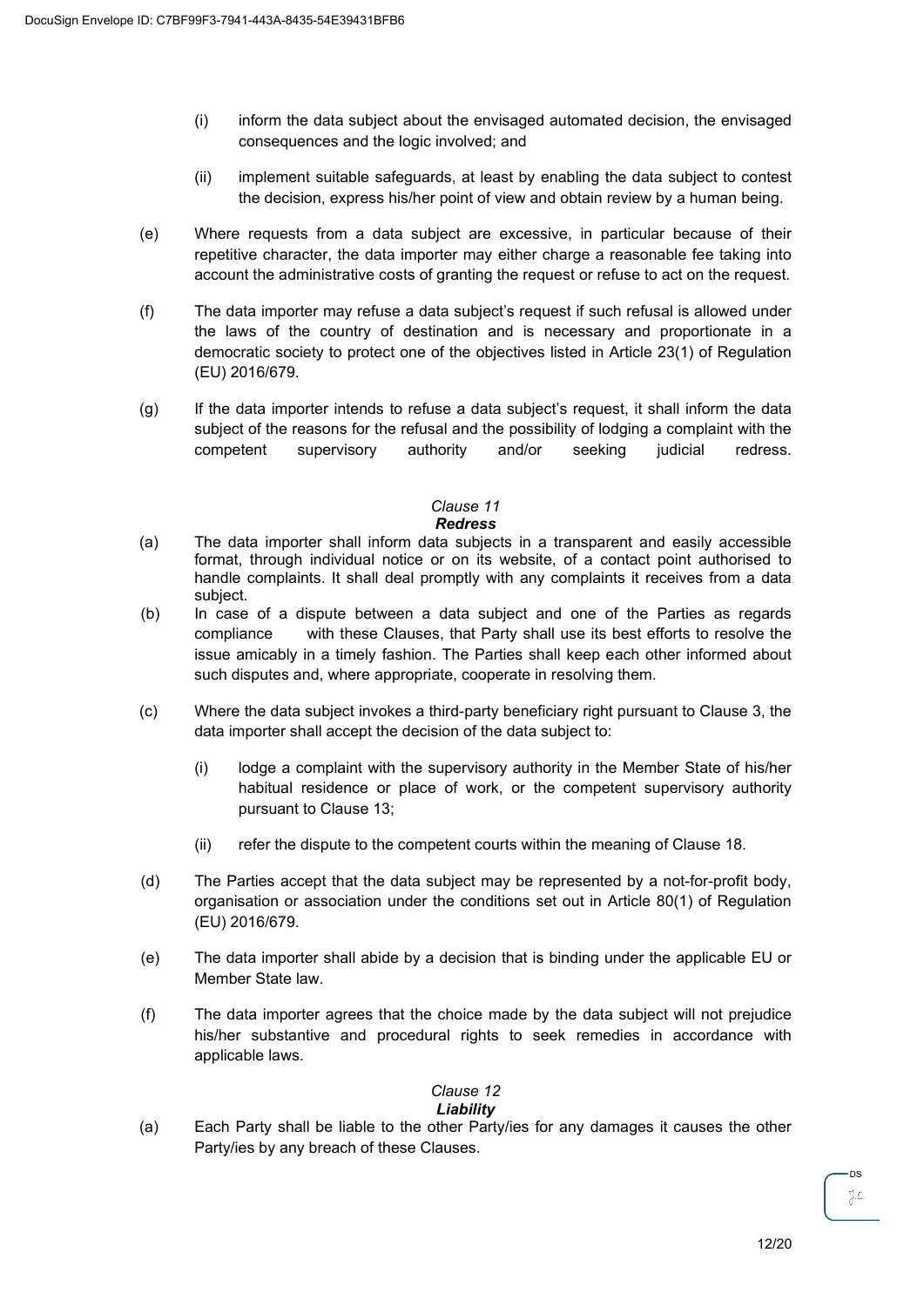- (b) Each Party shall be liable to the data subject, and the data subject shall be entitled to receive compensation, for any material or non-material damages that the Party causes the data subject by breaching the third-party beneficiary rights under these Clauses. This is without prejudice to the liability of the data exporter under Regulation (EU) 2016/679.
- (c) Where more than one Party is responsible for any damage caused to the data subject as a result of a breach of these Clauses, all responsible Parties shall be jointly and severally liable and the data subject is entitled to bring an action in court against any of these Parties.
- (d) The Parties agree that if one Party is held liable under paragraph (c), it shall be entitled to claim back from the other Party/ies that part of the compensation corresponding to its / their responsibility for the damage.
- (e) The data importer may not invoke the conduct of a processor or sub-processor to avoid its own liability.

#### *Clause 13 Supervision*

- (a) The supervisory authority with responsibility for ensuring compliance by the data exporter with Regulation (EU) 2016/679 as regards the data transfer, as indicated in AppendixI.C, shall act as competent supervisory authority.
- (b) The data importer agrees to submit itself to the jurisdiction of and cooperate with the competent supervisory authority in any procedures aimed at ensuring compliance with these Clauses. In particular, the data importer agrees to respond to enquiries, submit to audits and comply with the measures adopted by the supervisory authority, including remedial and compensatory measures. It shall provide the supervisory authority with written confirmation that the necessary actions have been taken.

# **SECTION III – LOCAL LAWS AND OBLIGATIONS IN CASE OF ACCESS BY PUBLIC AUTHORITIES**

# *Clause 14*

# *Local laws and practices affecting compliance with the Clauses*

- (a) The Parties warrant that they have no reason to believe that the laws and practices in the third country of destination applicable to the processing of the personal data by the data importer, including any requirements to disclose personal data or measures authorising access by public authorities, prevent the data importer from fulfilling its obligations under these Clauses. This is based on the understanding that laws and practices that respect the essence of the fundamental rights and freedoms and do not exceed what is necessary and proportionate in a democratic society to safeguard one of the objectives listed in Article 23(1) of Regulation (EU) 2016/679, are not in contradiction with these Clauses.
- (b) The Parties declare that in providing the warranty in paragraph (a), they have taken due account in particular of the following elements:
	- (i) the specific circumstances of the transfer, including the length of the processing chain, the number of actors involved and the transmission channels used; intended onward transfers; the type of recipient; the purpose of processing; the categories and format of the transferred personal data; the economic sector in which the transfer occurs; the storage location of the data transferred;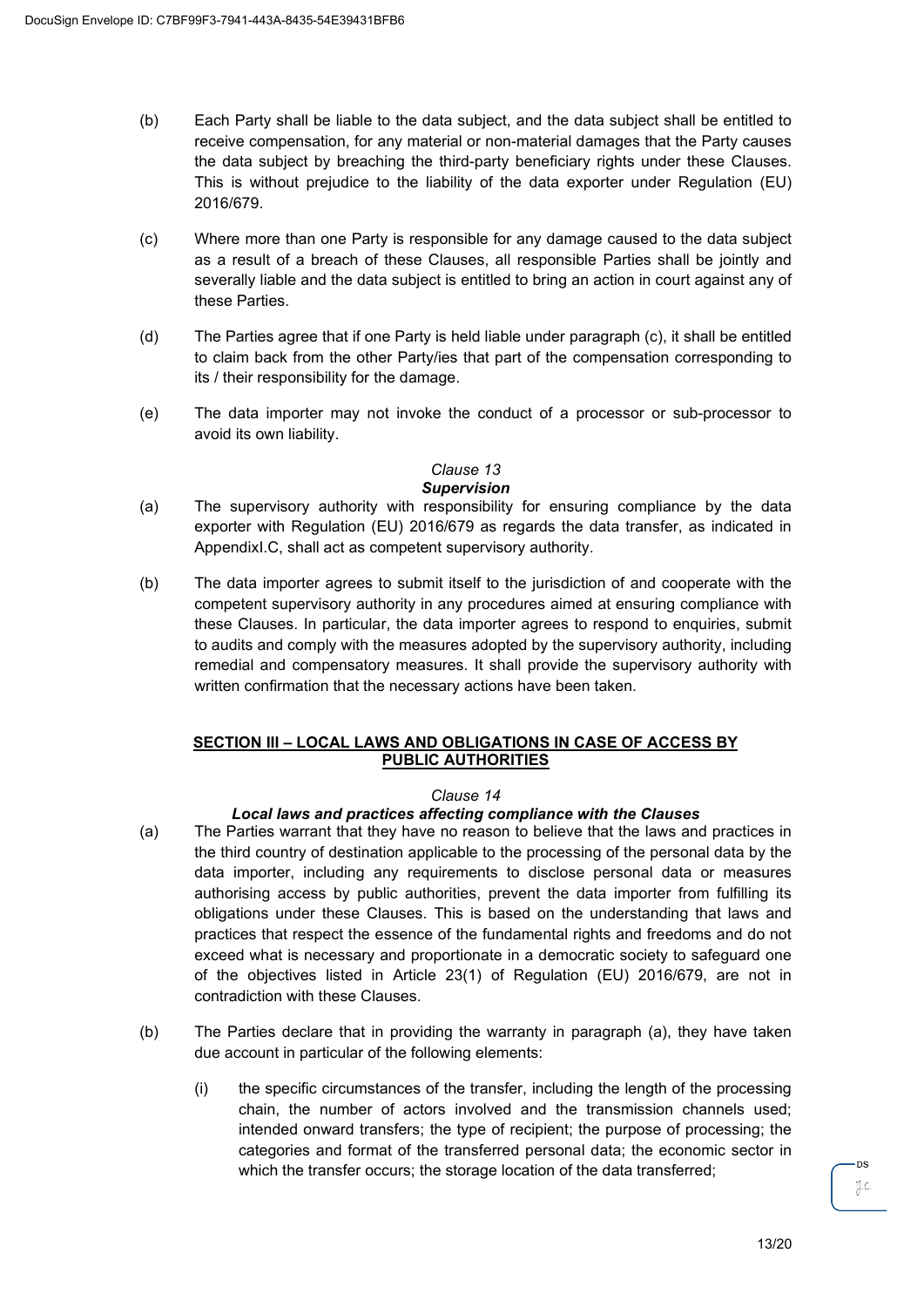- (ii) the laws and practices of the third country of destination– including those requiring the disclosure of data to public authorities or authorising access by such authorities – relevant in light of the specific circumstances of the transfer, and the applicable limitations and safeguards<sup>[5](#page-13-0)</sup>;
- (iii) any relevant contractual, technical or organisational safeguards put in place to supplement the safeguards under these Clauses, including measures applied during transmission and to the processing of the personal data in the country of destination.
- (c) The data importer warrants that, in carrying out the assessment under paragraph (b), it has made its best efforts to provide the data exporter with relevant information and agrees that it will continue to cooperate with the data exporter in ensuring compliance with these Clauses.
- (d) The Parties agree to document the assessment under paragraph (b) and make it available to the competent supervisory authority on request.
- (e) The data importer agrees to notify the data exporter promptly if, after having agreed to these Clauses and for the duration of the contract, it has reason to believe that it is or has become subject to laws or practices not in line with the requirements under paragraph (a), including following a change in the laws of the third country or a measure (such as a disclosure request) indicating an application of such laws in practice that is not in line with the requirements in paragraph (a).
- (f) Following a notification pursuant to paragraph (e), or if the data exporter otherwise has reason to believe that the data importer can no longer fulfil its obligations under these Clauses, the data exporter shall promptly identify appropriate measures (e.g. technical or organisational measures to ensure security and confidentiality) to be adopted by the data exporter and/or data importer to address the situation. The data exporter shall suspend the data transfer if it considers that no appropriate safeguards for such transfer can be ensured, or if instructed by the competent supervisory authority to do so. In this case, the data exporter shall be entitled to terminate the contract, insofar as it concerns the processing of personal data under these Clauses. If the contract involves more than two Parties, the data exporter may exercise this right to termination only with respect to the relevant Party, unless the Parties have agreed otherwise. Where the contract is terminated pursuant to this Clause, Clause 16(d) and (e) shall apply.

#### *Clause 15 Obligations of the data importer in case of access by public authorities* **15.1 Notification**

**DS**  $J.C.$ 

<span id="page-13-0"></span><sup>5</sup> As regards the impact of such laws and practices on compliance with these Clauses, different elements may be considered as part of an overall assessment. Such elements may include relevant and documented practical experience with prior instances of requests for disclosure from public authorities, or the absence of such requests, covering a sufficiently representative time-frame. This refers in particular to internal records or other documentation, drawn up on a continuous basis in accordance with due diligence and certified at senior management level, provided that this information can be lawfully shared with third parties. Where this practical experience is relied upon to conclude that the data importer will not be prevented from complying with these Clauses, it needs to be supported by other relevant, objective elements, and it is for the Parties to consider carefully whether these elements together carry sufficient weight, in terms of their reliability and representativeness, to support this conclusion. In particular, the Parties have to take into account whether their practical experience is corroborated and not contradicted by publicly available or otherwise accessible, reliable information on the existence or absence of requests within the same sector and/or the application of the law in practice, such as case law and reports by independent oversight bodies.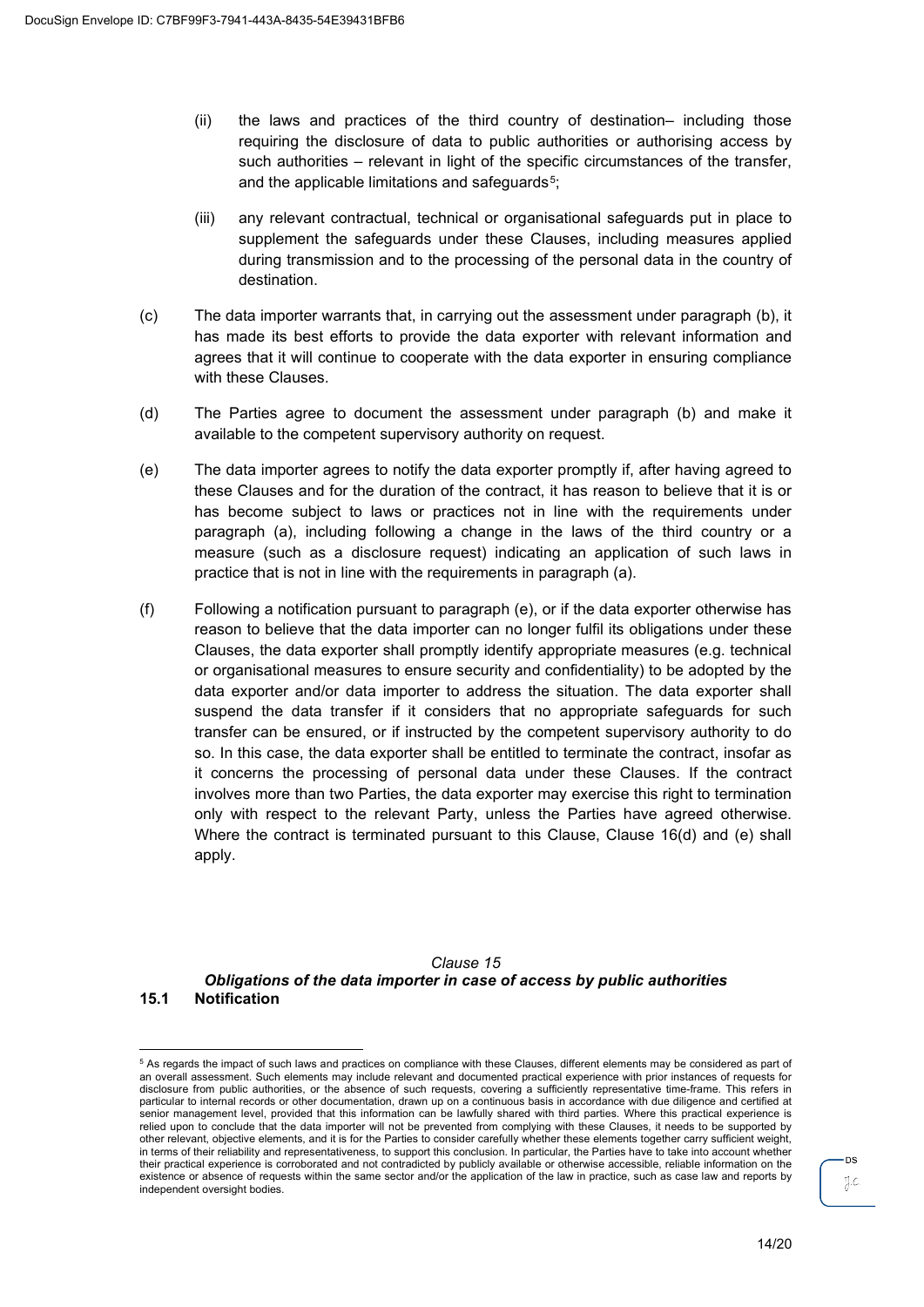- (a) The data importer agrees to notify the data exporter and, where possible, the data subject promptly (if necessary with the help of the data exporter) if it:
	- (i) receives a legally binding request from a public authority, including judicial authorities, under the laws of the country of destination for the disclosure of personal data transferred pursuant to these Clauses; such notification shall include information about the personal data requested, the requesting authority, the legal basis for the request and the response provided; or
	- (ii) becomes aware of any direct access by public authorities to personal data transferred pursuant to these Clauses in accordance with the laws of the country of destination; such notification shall include all information available to the importer.
- (b) If the data importer is prohibited from notifying the data exporter and/or the data subject under the laws of the country of destination, the data importer agrees to use its best efforts to obtain a waiver of the prohibition, with a view to communicating as much information as possible, as soon as possible. The data importer agrees to document its best efforts in order to be able to demonstrate them on request of the data exporter.
- (c) Where permissible under the laws of the country of destination, the data importer agrees to provide the data exporter, at regular intervals for the duration of the contract, with as much relevant information as possible on the requests received (in particular, number of requests, type of data requested, requesting authority/ies, whether requests have been challenged and the outcome of such challenges, etc.).
- (d) The data importer agrees to preserve the information pursuant to paragraphs (a) to (c) for the duration of the contract and make it available to the competent supervisory authority on request.
- (e) Paragraphs (a) to (c) are without prejudice to the obligation of the data importer pursuant to Clause 14(e) and Clause 16 to inform the data exporter promptly where it is unable to comply with these Clauses.

# **15.2 Review of legality and data minimisation**

- (a) The data importer agrees to review the legality of the request for disclosure, in particular whether it remains within the powers granted to the requesting public authority, and to challenge the request if, after careful assessment, it concludes that there are reasonable grounds to consider that the request is unlawful under the laws of the country of destination, applicable obligations under international law and principles of international comity. The data importer shall, under the same conditions, pursue possibilities of appeal. When challenging a request, the data importer shall seek interim measures with a view to suspending the effects of the request until the competent judicial authority has decided on its merits. It shall not disclose the personal data requested until required to do so under the applicable procedural rules. These requirements are without prejudice to the obligations of the data importer under Clause 14(e).
- (b) The data importer agrees to document its legal assessment and any challenge to the request for disclosure and, to the extent permissible under the laws of the country of destination, make the documentation available to the data exporter. It shall also make it available to the competent supervisory authority on request.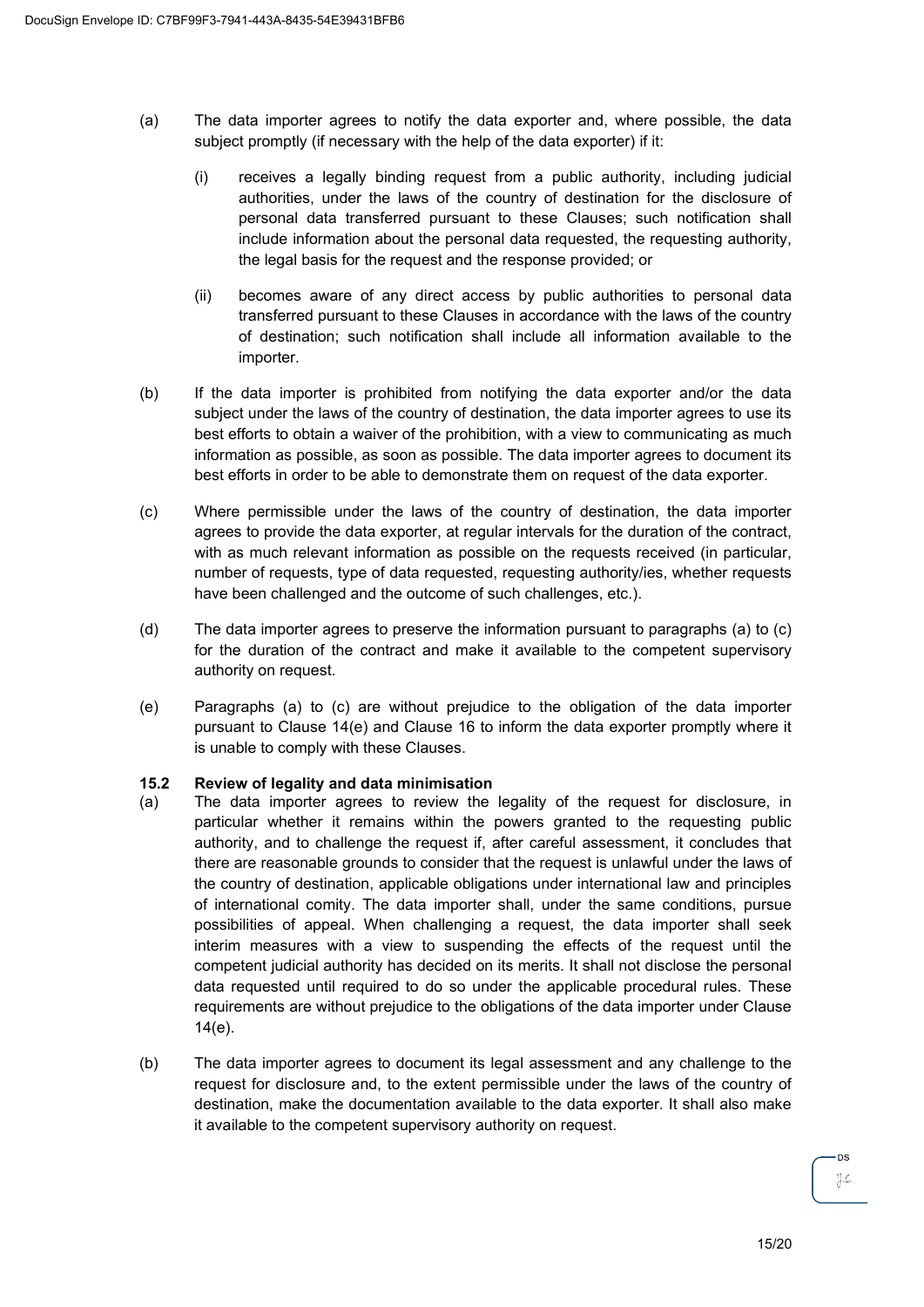(c) The data importer agrees to provide the minimum amount of information permissible when responding to a request for disclosure, based on a reasonable interpretation of the request.

## **SECTION IV – FINAL PROVISIONS**

# *Clause 16*

#### *Non-compliance with the Clauses and termination*

- (a) The data importer shall promptly inform the data exporter if it is unable to comply with these Clauses, for whatever reason.
- (b) In the event that the data importer is in breach of these Clauses or unable to comply with these Clauses, the data exporter shall suspend the transfer of personal data to the data importer until compliance is again ensured or the contract is terminated. This is without prejudice to Clause 14(f).
- (c) The data exporter shall be entitled to terminate the contract, insofar as it concerns the processing of personal data under these Clauses, where:
	- (i) the data exporter has suspended the transfer of personal data to the data importer pursuant to paragraph (b) and compliance with these Clauses is not restored within a reasonable time and in any event within one month of suspension;
	- (ii) the data importer is in substantial or persistent breach of these Clauses; or
	- (iii) the data importer fails to comply with a binding decision of a competent court or supervisory authority regarding its obligations under these Clauses.

In these cases, it shall inform the competent supervisory authority of such noncompliance. Where the contract involves more than two Parties, the data exporter may exercise this right to termination only with respect to the relevant Party, unless the Parties have agreed otherwise.

- (d) Personal data that has been transferred prior to the termination of the contract pursuant to paragraph (c) shall at the choice of the data exporter immediately be returned to the data exporter or deleted in its entirety. The same shall apply to any copies of the data. The data importer shall certify the deletion of the data to the data exporter. Until the data is deleted or returned, the data importer shall continue to ensure compliance with these Clauses. In case of local laws applicable to the data importer that prohibit the return or deletion of the transferred personal data, the data importer warrants that it will continue to ensure compliance with these Clauses and will only process the data to the extent and for as long as required under that local law.
- (e) Either Party may revoke its agreement to be bound by these Clauses where (i) the European Commission adopts a decision pursuant to Article 45(3) of Regulation (EU) 2016/679 that covers the transfer of personal data to which these Clauses apply; or (ii) Regulation (EU) 2016/679 becomes part of the legal framework of the country to which the personal data is transferred. This is without prejudice to other obligations applying to the processing in question under Regulation (EU) 2016/679.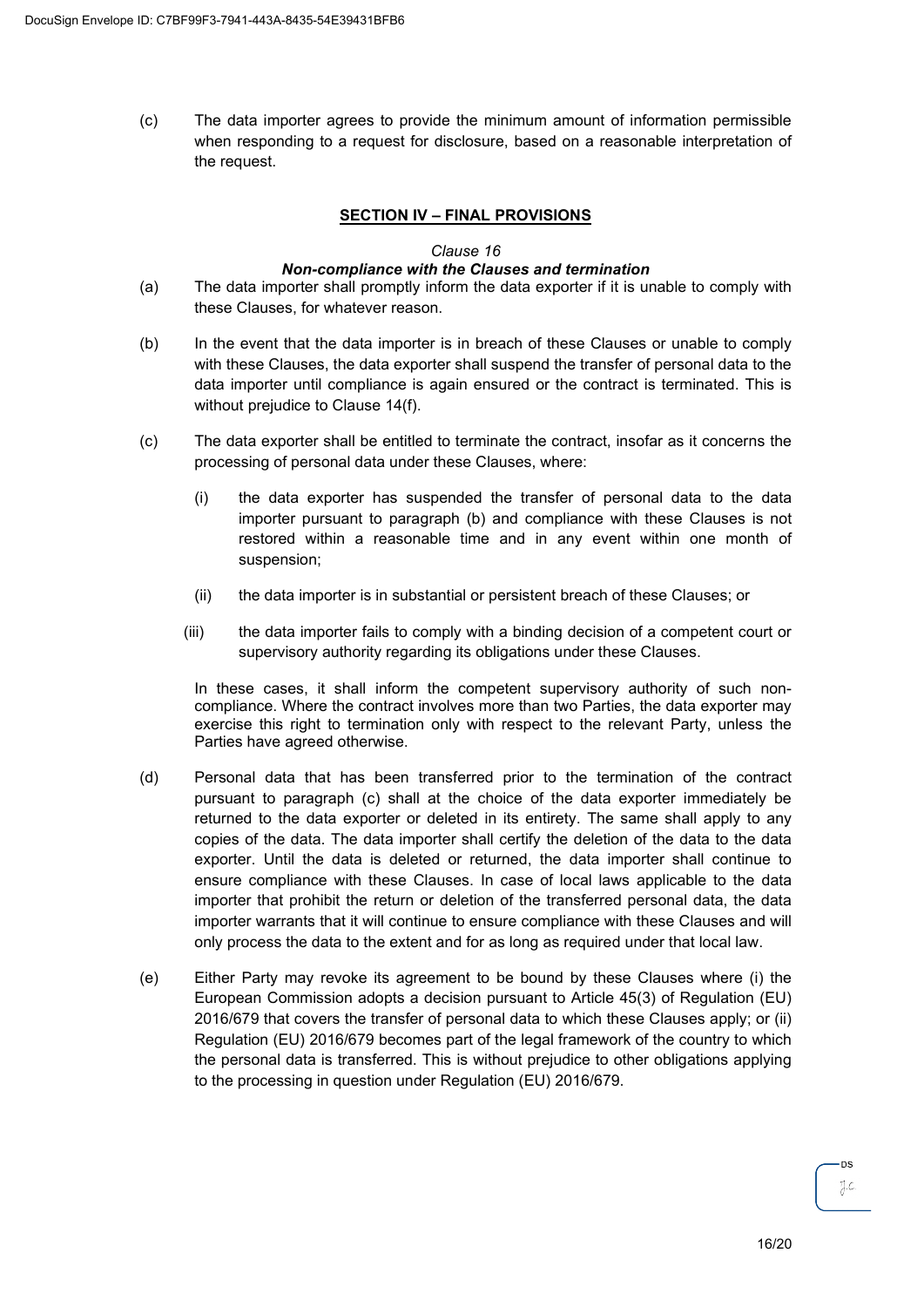#### *Clause 17 Governing law*

These Clauses shall be governed by the law of one of the EU Member States, provided such law allows for third-party beneficiary rights. The Parties agree that it shall be the law of The Netherlands.

# *Clause 18 Choice of forum and jurisdiction*

- (a) Any dispute arising from these Clauses shall be resolved by the courts of an EU Member State.
- (b) The Parties agree that those shall be the courts of The Netherlands.
- (c) A data subject may also bring legal proceedings against the data exporter and/or data importer before the courts of the Member State in which he/she has his/her habitual residence.
- (d) The Parties agree to submit themselves to the jurisdiction of such courts.

# ·DS  $7.C.$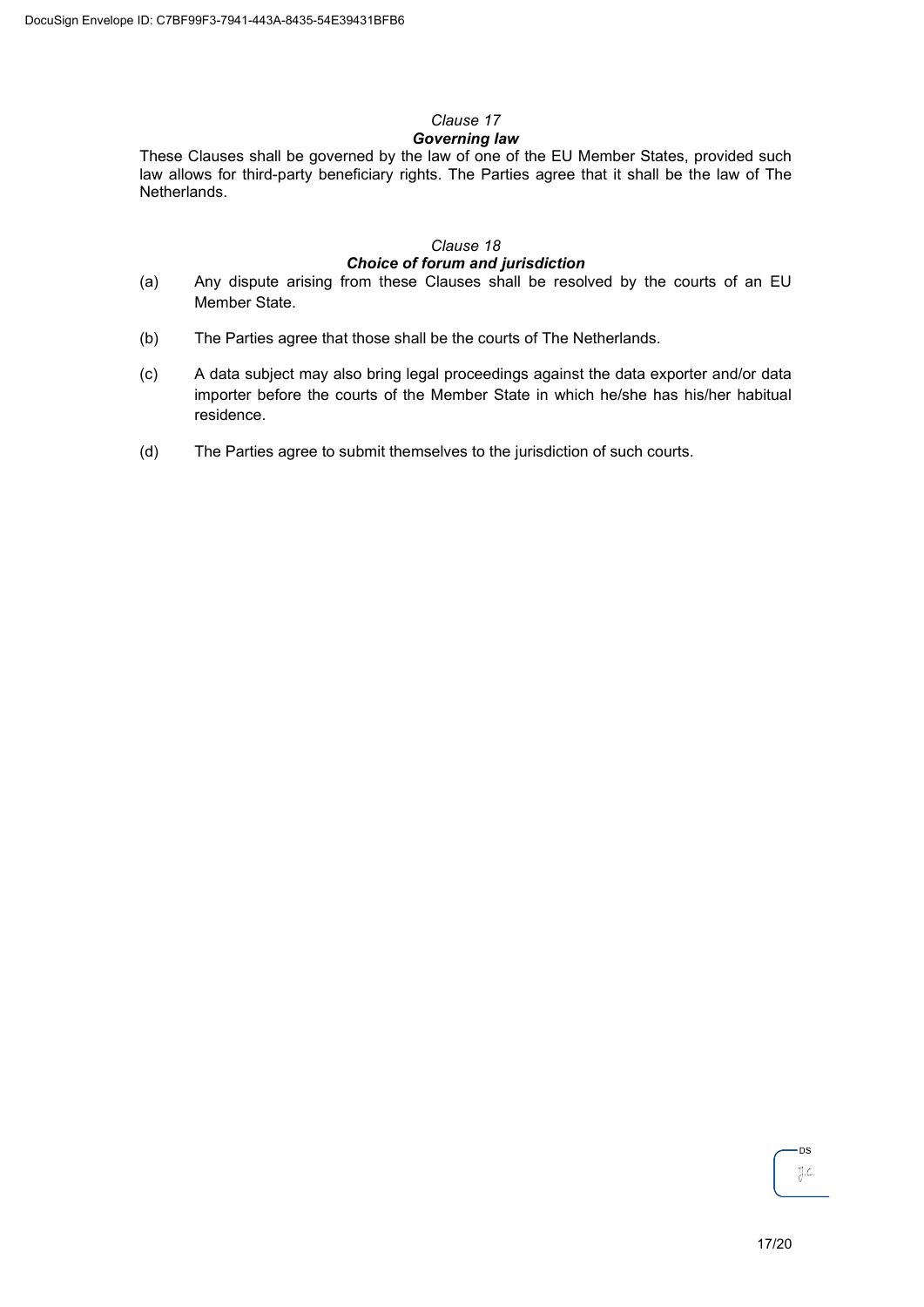# **Appendix I**

#### **A. LIST OF PARTIES**

#### **Data exporter(s):**

1. Name: Wageningen University (WU)

Address: Droevendaalsesteeg 4, 6708 PB, Wageningen, The Netherlands Contact person's name, position and contact details: Frans Pingen Data Protection Officer dpo@wur.nl Activities relevant to the data transferred under these Clauses: exchange of information in relation to scholarships.

Signature and date:

…..........................................................................................................

Role (controller/processor): controller

## **Data importer(s):**

1. Name: Fundación para el Futuro de Colombia (COLFUTURO)

Address: Carrera 15 # 37-15 Bogotá, Colombia. South America Contact person's name, position and contact details: Johanna Torres johanna.torres@colfuturo.org Academic Advising Coordinator of Colfuturo

Activities relevant to the data transferred under these Clauses: exchange of information in relation to scholarships

Signature and date:

DocuSigned by:

….......................................................................................................... 31-may.-2022 | 17:47 SAPST

Role (controller/processor): controller

# **B. DESCRIPTION OF TRANSFER**

*Categories of data subjects whose personal data is transferred*  Students data

*Categories of personal data transferred*  Name, address, contact details

*Sensitive data transferred (if applicable) and applied restrictions or safeguards that fully take into consideration the nature of the data and the risks involved, such as for instance strict purpose limitation, access restrictions (including access only for staff having followed specialised training), keeping a record of access to the data, restrictions for onward transfers or additional security measures.* 

*The frequency of the transfer (e.g. whether the data is transferred on a one-off or continuous basis).* 

Data will be send on a one-off basis when students register for a study at WU.

*Nature of the processing*  Student registration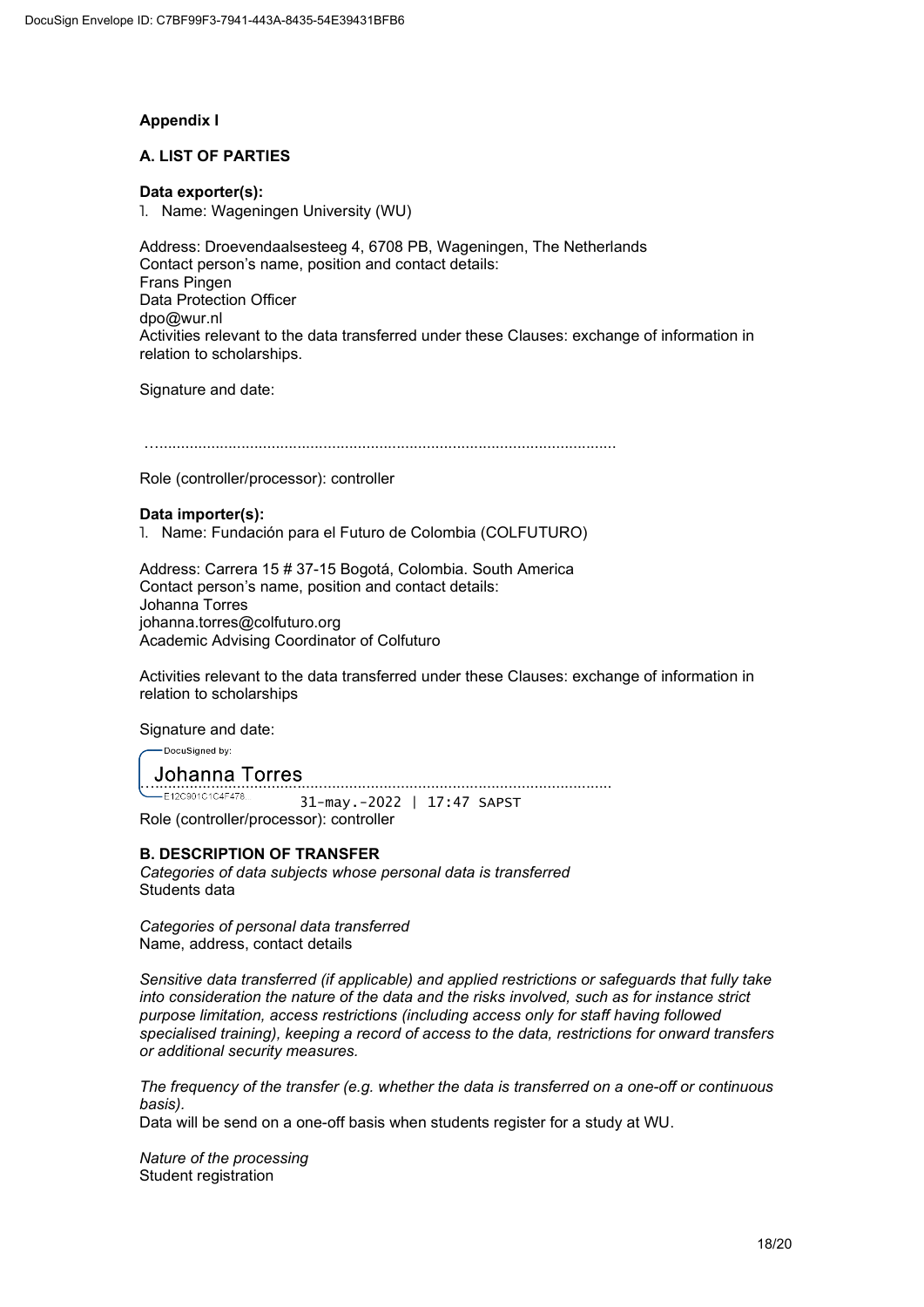*Purpose(s) of the data transfer and further processing*  Support the registration of students as part of following education at WU

*The period for which the personal data will be retained, or, if that is not possible, the criteria used to determine that period* 

From the moment the students registers at WU, during the students follows their education at WU and after the period of time finishes only the minimum data demanded by law and as support for validation of the achievements.

*For transfers to (sub-) processors, also specify subject matter, nature and duration of the processing.*

Same as previous.

# **C. COMPETENT SUPERVISORY AUTHORITY**

*Identify the competent supervisory authority/ies in accordance with Clause 13 Autoriteit Persoonsgegevens (AP), Dutch authority under GDPR. Colombian Superintendence of Industry and Commerce.* Under Colombian Law 1581 of 2012.

> DS  $7.c.$